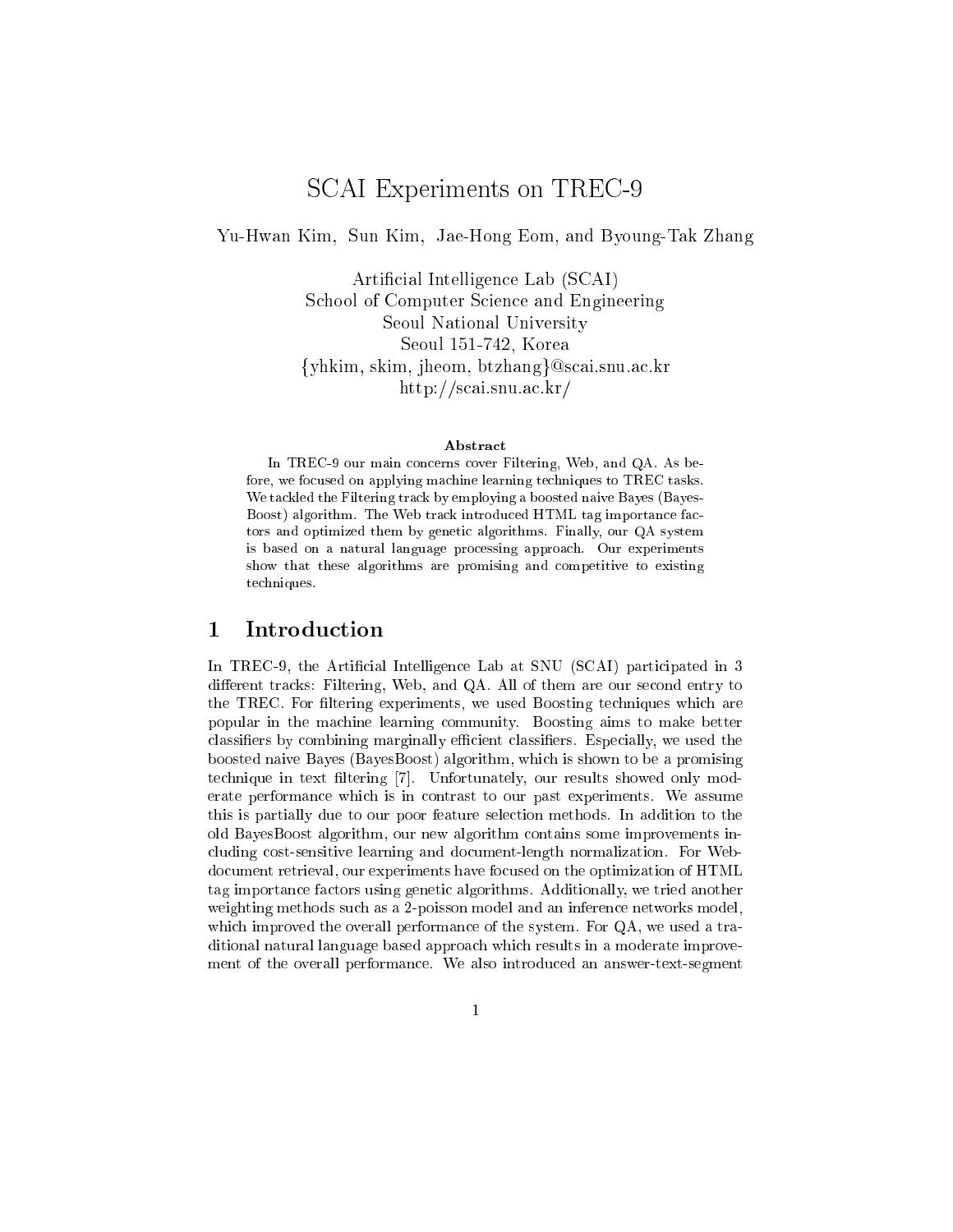decision method based on polygon center points.

The paper is organized as follows. In Section 2, we describe and report on the Filtering experiments, whi
h is followed by the results on the Web experiments in Se
tion 4 and QA experiments in Se
tion 5. Se
tion 6 summarizes our experiments at TREC-9.

## 2 Filtering Tra
k

We used a boosted naive Bayes algorithm, which we call BayesBoost for short. Boosting is a method which aims to produce a ultimate classifier by combining several marginally efficient classifiers. Especially, AdaBoost is gaining popularity in the machine learning community. Recently, AdaBoost is applied to TREC filtering and showed good performance [4]. In AdaBoost, each weak learner (i.e., a classifier performing just slightly better than random guessing) iteratively learns do
uments re-weighted by the previous weak learner. The ombined lassier is omposed by weighted voting of weak learners.

In the original AdaBoost it is restri
ted that ea
h hypothesis or weak learner an produ
e an output -1 or 1. A more sophisti
ated version of the AdaBoost algorithm is AdaBoost with confidence ratio [3]. It interprets the sign of the weak learner, say  $\theta_t(x)$ , as the predicted label (-1 or 1) to be assigned to instance, say x, and the magnitude  $|\theta_t(x)|$  as the "confidence" in this prediction. Thus if  $\theta_t(x)$  is close to or far from zero, it is interpreted as a low or high confidence prediction. In this paper, the range of  $\theta_t$  is [-1,+1].

AdaBoost builds a classifier by combining the hypotheses:

$$
f(x) = \sum_{t=1}^{T} \alpha_t \theta_t(x),
$$

where T is the number of iterations and  $\alpha_t$  is the voting weight for each hypothesis  $\theta_t$ . Several weak learners can be used in boosting. In our previous paper, we used a modified naive Bayes algorithm which enables AdaBoost to calculate confidence ratios in an easy and natural way. It also reported that Boosted naive Bayes showed a promising performan
e when tested on the TREC-7 and TREC-8 datasets. In naive Bayes classification the probability of a document being relevant (or irrlevant) an be formulated as follows:

$$
P(d_i|c_i = j; \theta) = P(|d_i|) \prod_{k=1}^{|d_i|} P(w_{d_{ik}}|c_i = j; \theta)^{N(w_{d_{ik}}, d_i)}.
$$
 (1)

After given the probability for each class (relevance or irrelevance), naive Bayes classifiers only have to choose the most probable class. Here, a traditional naive Bayes classifier assumes that  $P(|d_i|)$  is uniform, which is far from ideal. Instead, we assumed that  $P(|d_i|)$  follow Gaussian distribution. This can be justied by the following argument. In ontrast to other data, only a few terms for a do
ument are available. Be
ause of this variability of do
uments the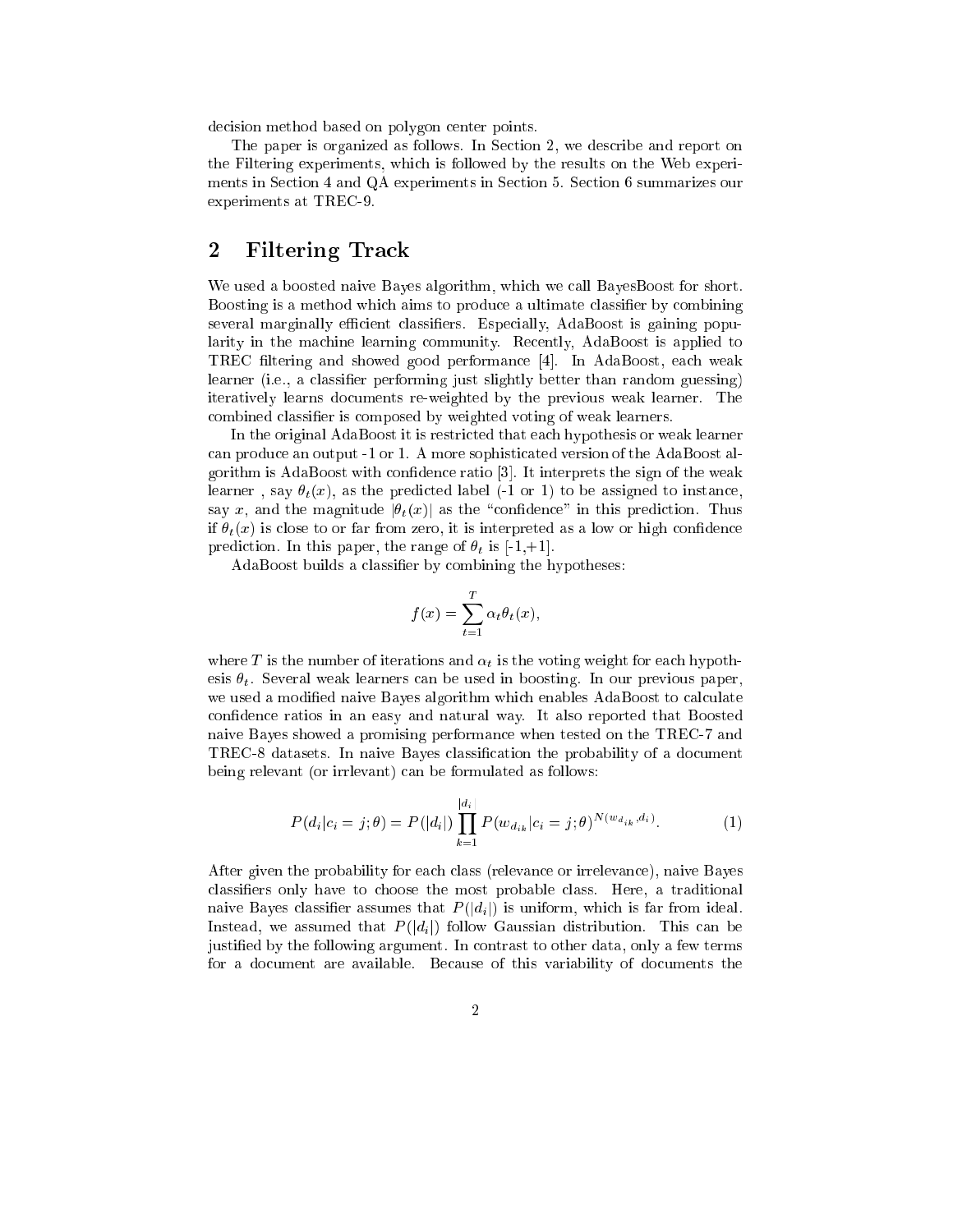|                         | submitted run  |             | bug fixed run  |             |
|-------------------------|----------------|-------------|----------------|-------------|
| $\operatorname{Topics}$ | <b>OHSUMED</b> | <b>SAMP</b> | <b>OHSUMED</b> | <b>SAMP</b> |
| Avg. T9U                | 2.78           |             |                |             |

Table 1: The performan
e of BayesBoost on TREC-9 Filtering datasets.

classification of short documents can be seriously misleading. For instance, assume that we have a document whose content is only 'the'. Though this do
ument is meaningless most of the ases, if, unfortunately, the probability 'the' occurs in a relevant document is bigger than the probability of 'the' occurs in a irrelevant do
ument this do
ument will be lassied as relevant, whi
h is not true. As the ost of retrieving false-positives is bigger than false-negatives, we should suppress the probability of short documents to be retrieved. Additionally in many ases, the average length of the positive do
uments is mu
h longer than that of the relevant do
uments, whi
h might be due to the fa
t that longer do
uments have more information and therefore more probable to be relevant. Thus, when given short do
uments using a Gaussian distribution instead of a uniform has the effect of suppressing short documents to be retrieved. If the length of a do
ument is long enough we assume that this distribution is uniform as before.

We also needed to modify the original AdaBoost in order to maximize the linear utility measure. Original AdaBoost tries to minimize the classification error. However, in Filtering track we should maximize the linear utility,  $T9U$ . By changing the objective function of AdaBoost and therefore changing some equations used in AdaBoost we could significantly improve the performance.

We submitted our runs for OHSUMED and MESH-SAMP topics, where we used only T9U for a relevance judgement measure. The submitted runs are summerized in Table 2. One thing to note is that our system had a minor bug when we submitted our runs, resulting in degraded performan
e. Our bug fixed version showed in 3.75 average T9U which is around 1.0 point better than our submitted runs which reported only 2.78 average  $T9U$  in the OHSUMED dataset. As we had little time for parameter fitting, we just used parameters fitted for the TREC-7 AP documents set. For preprocessing of the documents, we extracted about 5000 terms in the increasing order of document frequency. After removing terms in the stop-list, we performed a simple tf-idf weighting. We used neither MESH headings nor other information ex
ept the .W and .T fields. Though relevant documents could be classified 'definitely relevant' and `possibly relevant', we did not used this information on training the BayesBoost classifiers. We did not even used topic descriptions. Most of the time, no more than 20 rounds of Boosting steps, the training accuracy went up to 1. We stopped training when all the training documents were perfectly classified.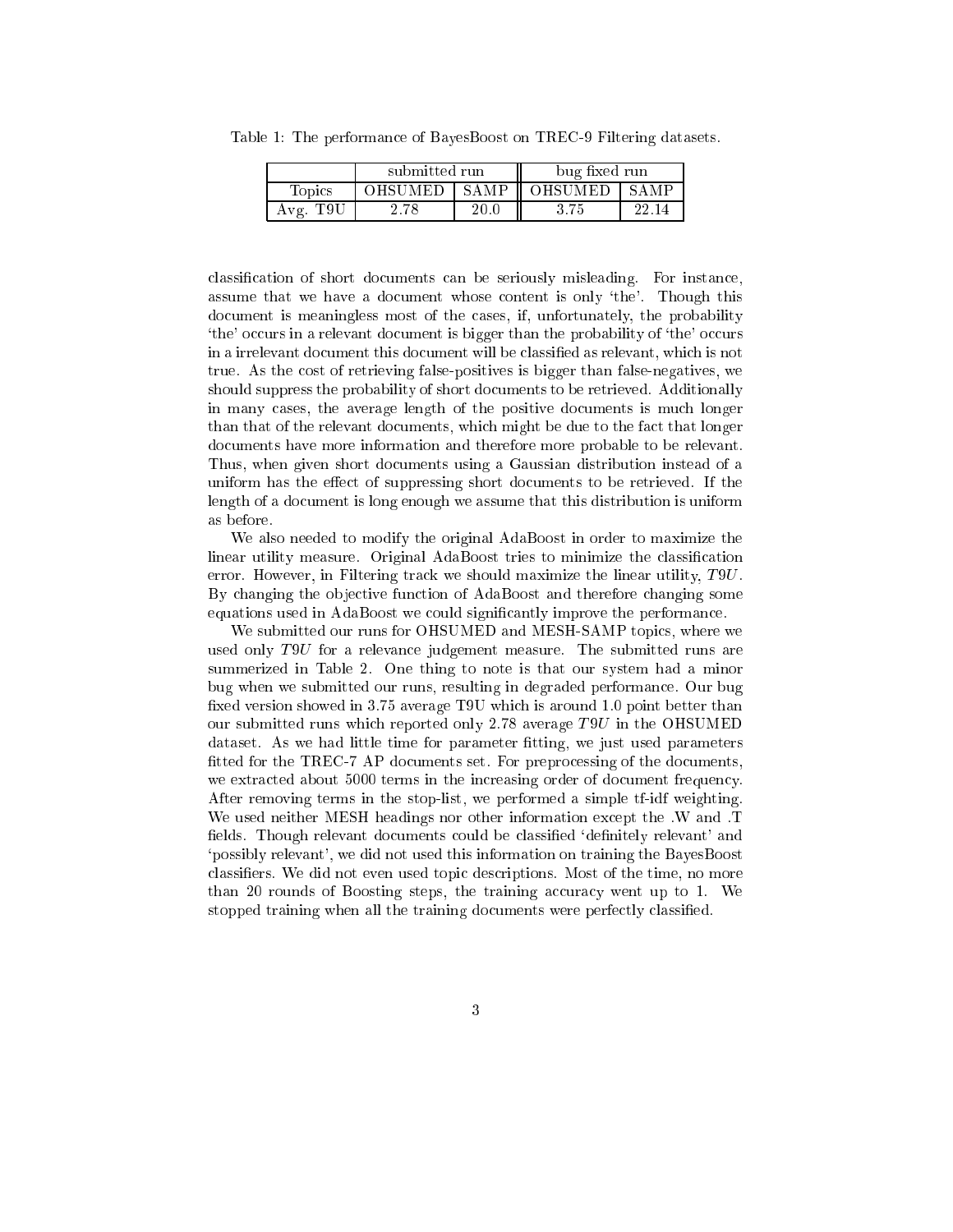

Figure 1: Interpolated recall-precision averages for Web track

### 3 Web Tra
k

Web-document retrieval is based on the SCAIR (SCAI information retrieval engine)  $[5]$ . Our concern centered around the following two questions. (1) Is it useful to use HTML stru
tures for improving Web-do
ument retrieval performance, and (2) How can the average precision be changed by weighting schemes.

We introduced a new approach that uses HTML structures for improving retrieval performance [6]. The method was tested on  $WT2g$  (TREC-8 document set). Unfortunately, the method was not tested to WT10g yet. Our approa
h is based on the idea that HTML tags ontain information for determining the significance of documents. We first selected a set of tags that were considered to be significant. Next, the importance factors for the tags were learned using a genetic algorithm. The modified cosine similarity was used for comparing the tag importance factors:

$$
sim(d_i, q_j) = \frac{\sum_{k=1}^{n} \alpha_{ik} \cdot w_{ik} \cdot q_{jk}}{\sqrt{\sum_{k=1}^{n} (\alpha_{ik} \cdot w_{ik})^2 \cdot \sum_{k=1}^{n} q_{jk}^2}},
$$
\n(2)

where  $w_{ik}$  is the weight of the k<sup>th</sup> term in the *i*<sup>th</sup> document,  $q_{jk}$  is the weight of the kth term in the jth query, and for all the tags whi
h are determined by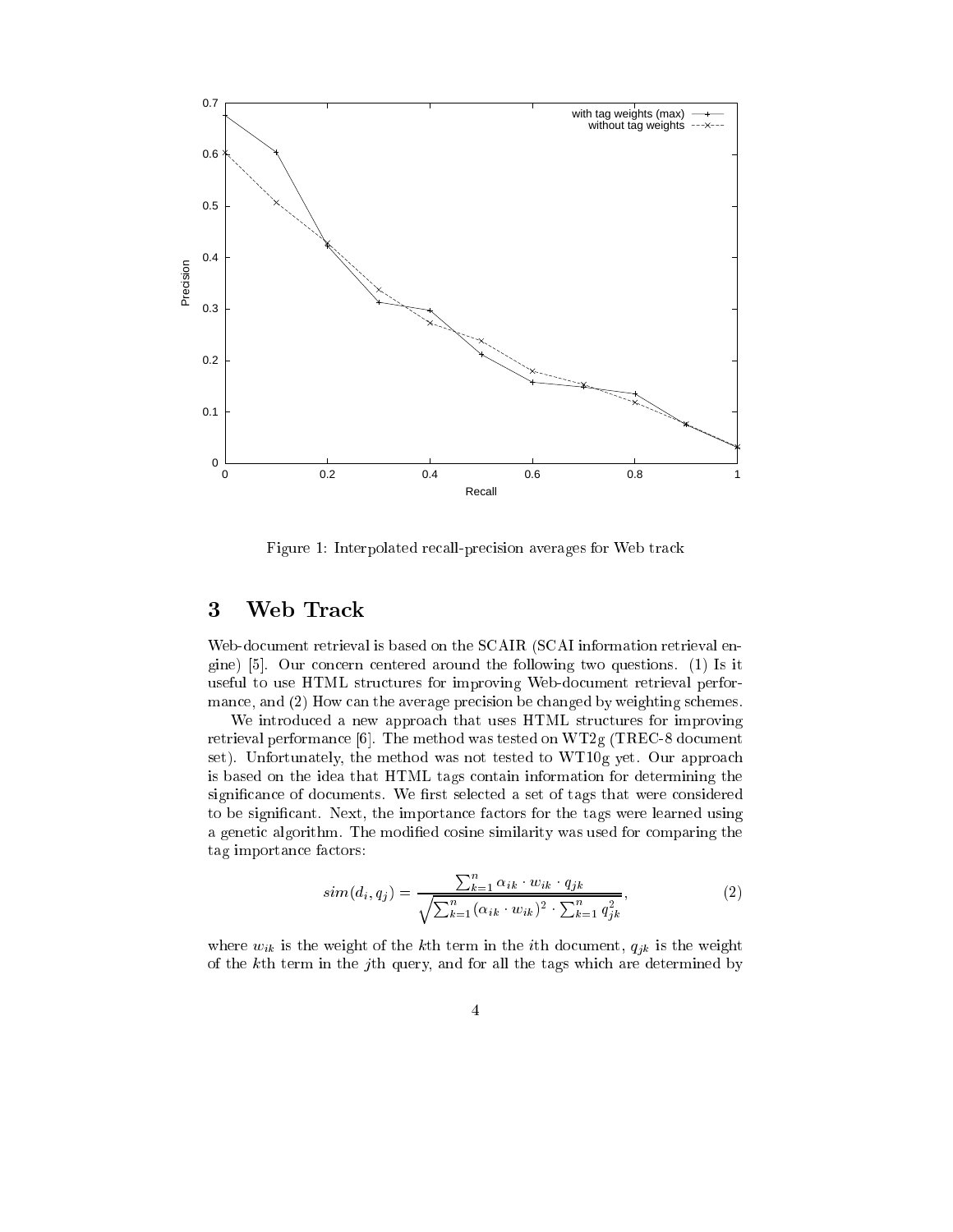| Weighting scheme  | 11-point average precision |
|-------------------|----------------------------|
| tf idf            | 0.0972                     |
| Inference network | 0.1424                     |
| 2-poisson         | በ 1224                     |

Table 2: Average precision for weighting schemes on Web track data

term k, and  $\alpha_{ik}$  is the product of the tag weights.

For experiments, five tags  $(<\{TITLE\}$ ,  $<\{H\}$ ,  $<\{B\}$ ,  $<\{I\}$ , and  $<\{A\}$ ) were selected. 10 queries (Topics 401 to 410) were used for learning the tag importance factors and another 10 queries (Topics 411 to 420) were used for retrieval. Figure 1 shows the pre
ision-re
all urves for using and not using the tag weights. As the result, we found the tag importance factors can help to get higher precision at low re
all.

To answer the se
ond question, three weighting s
hemes were experimented on TREC-9 document set. It was performed to know the reason why we did not get satisfa
tory results. The base weighting s
heme is tf.idf, whi
h is used for SCAIR. An inferen
e network and a 2-poisson model are applied for the comparison of the retrieval performances using  $tf.idf [1][2]$ . For experiments, the parameters of the retrieval engine were optimized for tf.idf s
hemes using the TREC-8 data set. Only the weighting equations were repla
ed. The results are shown to Tables 2 and 2. For the baseline method, the inferen
e network, and the 2-poisson model, the average pre
isions are 0.0972, 0.1424, and 0.1224, respe
tively. The result shows that the performan
e using two other s
hemes (inferen
e network and 2-possion) are better than using tf.idf even though the parameter optimization is not used. But, still there is room for future improvement because 0.1424 is not a good average precision. There are problems to be solved such as noise correction and feature selection.

#### $\overline{4}$ Question Answering

Our question answering system is simply onstru
ted based on the TREC-8 adhoc engine [5]. Our system consists of three major components, i.e. an adho do
ument retrieval omponent, a passage retrieval omponent, and an answering-zone sele
tion omponent.

For document retrieval, we modified the ScaiTREC-8 adhoc engine slightly for the QA task. Using this component, we indexed all the documents producing inverted files. We also considered word normalization at document term indexing step, which is not considered in the TREC-8 QA track. As can be seen in Table 3, this is an improvement to the result of TREC-8 QA 250-bytes. The query expansion and any tagging was not onsidered in our TREC-9 QA tra
k. For each question, the top 50 documents are considered as relevant documents.

For passage retrieval, we onsidered the distribution of query terms and term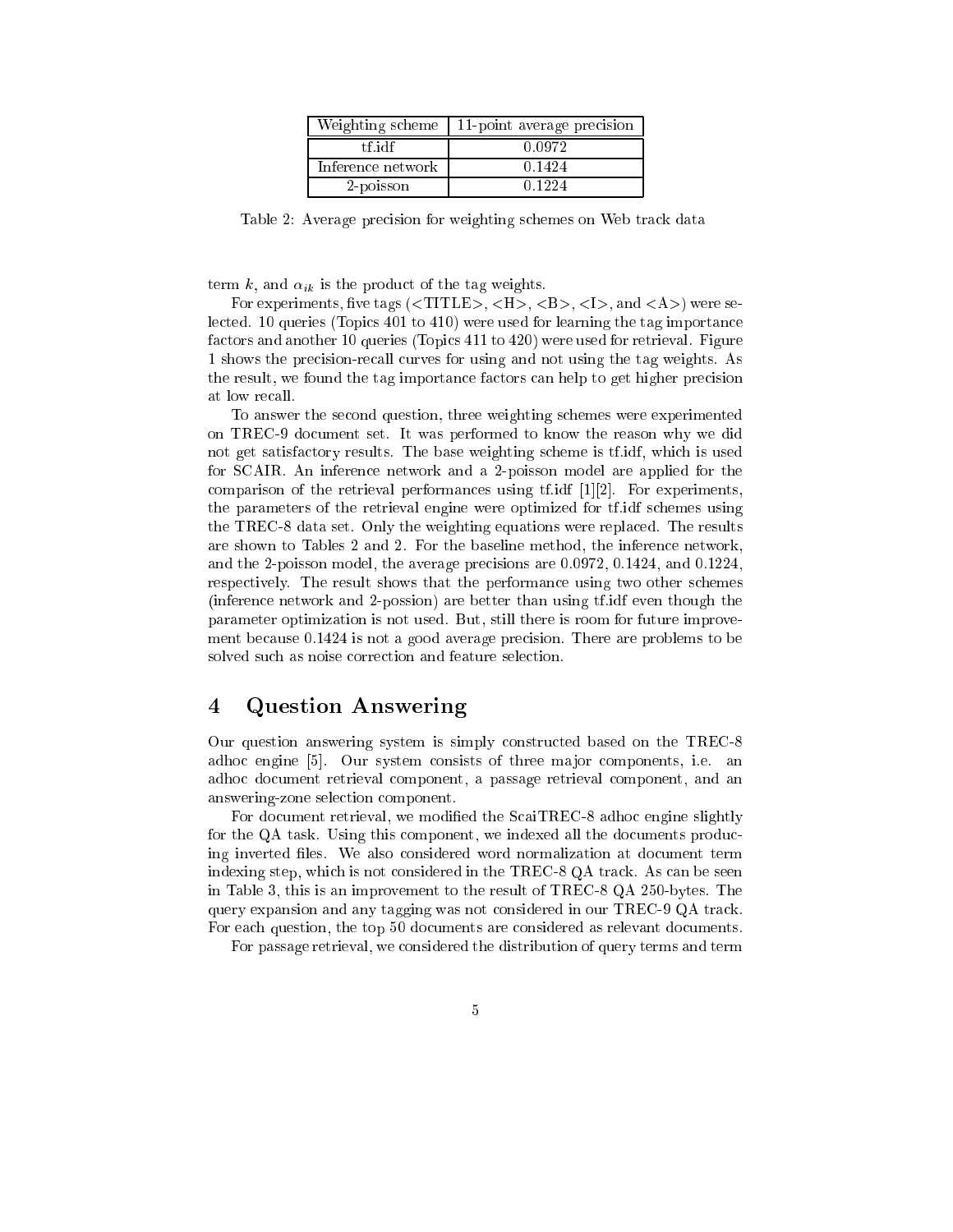

Figure 2: Comparison of recall-precision averages for weighting schemes on Web tra
k

weights over the retrieved documents to select candidate passages in passage retrieval components. Let  $D$  be the retrieved documents and  $i$  be the passage index in D. The score of passage i,  $SCORED(i)$  was calculated as follows:

$$
SCORE_{D(i)} = \sum_{j=1}^{N} (\alpha_j I_j), \qquad (3)
$$

where N is the total number of terms,  $\alpha_j$  is a weight of the j-th query term and  $I_j$  is an indicator variable which gets value 1 if this term appears in passage i, and gets value 0 in other ases.

Then, we selected 5 passages over the passage candidate in the decreasing order of s
ores. Sele
ted passages are passed to the answering-zone sele
tion module to extra
t answer text segments with proper length. Senten
e boundaries are re
ognized by a tokenizer, whi
h was used in E-TRAN98 English to Korean translation package [8], to extract non-stale passage structure. A word token which ends in a separator character is regarded as a definition of sentence boundaries. The tokenizing routine is applied to each of the top-ranked docu-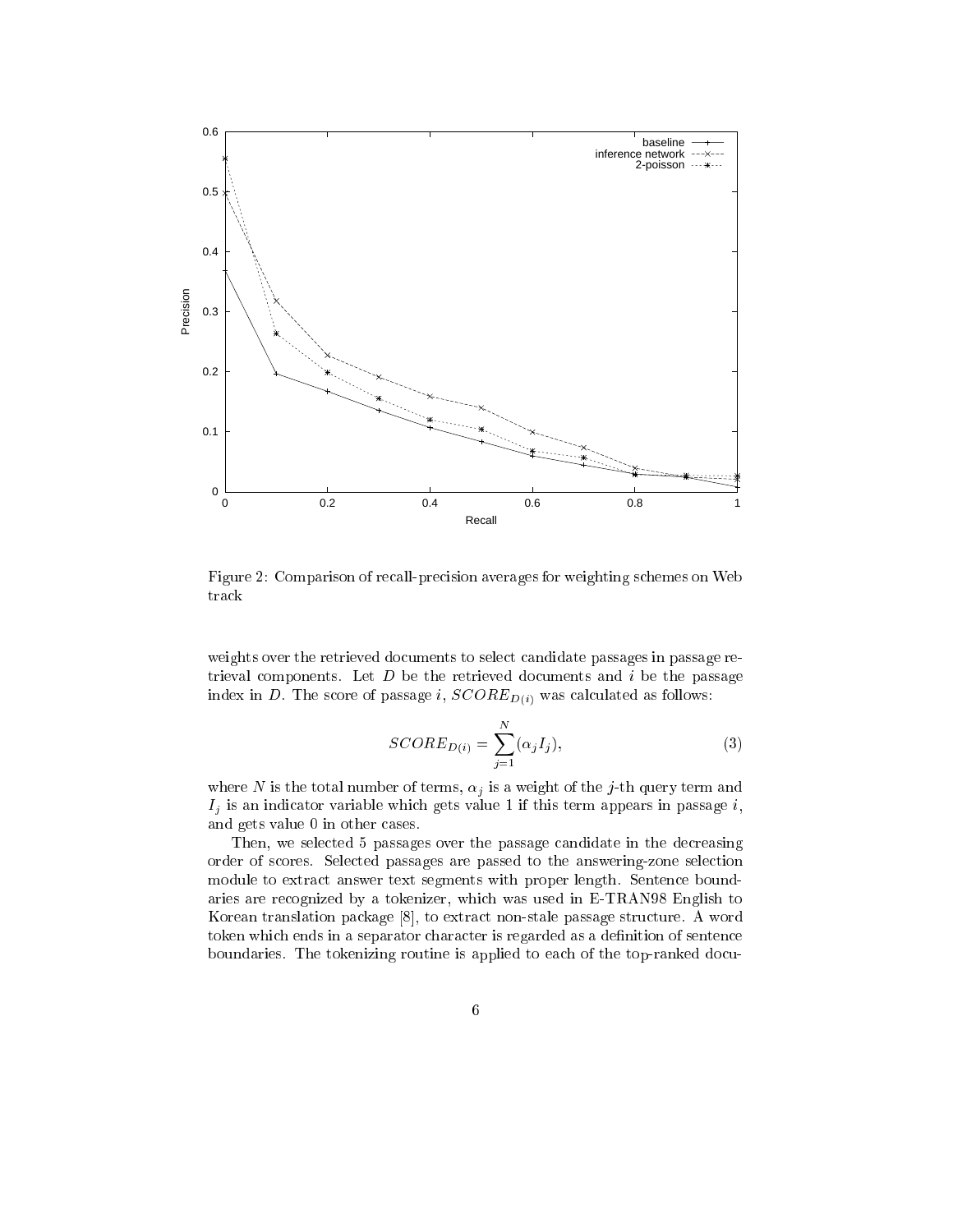|                                | 50-bytes run | $\mid$ 250-bytes run |
|--------------------------------|--------------|----------------------|
| Mean reciprocal rank (strict)  | 0.101        | 0.217                |
| Mean reciprocal rank (lenient) | 0.111        | 0.232                |

Table 3: TREC-9 QA results

ments to divide it into "sentences." We also considered all the other exceptional ases with this pa
kage.

To find a position of an answer string in the extracted passage from the retrieved relevant do
uments, we onsidered the enter point of the polygon generated by term occurrence position. The center point of polygon was adjusted by ea
h term's weight, and then text segments were extra
ted. For the 50-byte ategory, 22 bytes before the enter point and 25 bytes after the enter point were extra
ted. For the 250-byte ategory, 102 bytes before the enter point and 147 bytes after the center point were extracted.

We submitted the results obtained by the two co-occurrence scoring methods: one in the 50-byte answer ategory and other in the 250-byte ategory. The results of 50-bytes and 250-bytes run are described in Table 3.

#### $\overline{5}$ **Conclusion**

We used various machine learning techniques for information retrieval in the context of TREC-9 filtering, Web, and QA tracks. These include BayesBoost for document filtering and a genetic algorithm for web-document retrieval. Though these approaches showed moderate performance this year, it is shown that they are very promising. Further improvement seems to require advan
ed prepro cessing techniques as well as refinement in learning algorithms.

## A
knowledgements

This resear
h was supported by Korea Ministry of Information and Tele
ommuni
ation under Grant 00-034 through IITA.

### Referen
es

- [1] Broglio, J., Callan, J.P., Croft, W.B., and Nachbar, D.W., Document Retrieval and Routing Using The INQUERY System, The Third Text REtrieval Conferen
e (TREC-3), pp. 29-38, 1995.
- [2] Robertson, S. E. et al, Okapi at TREC-3, The Third Text REtrieval Conference (TREC-3), pp. 109-126, 1995.
- [3] Schapire, R. E. and Singer, Y. Improved Boosting Algorithms Using Confidence-rated Predictions, Machine Learning  $37(3)$ , pp. 297-336, 1999.